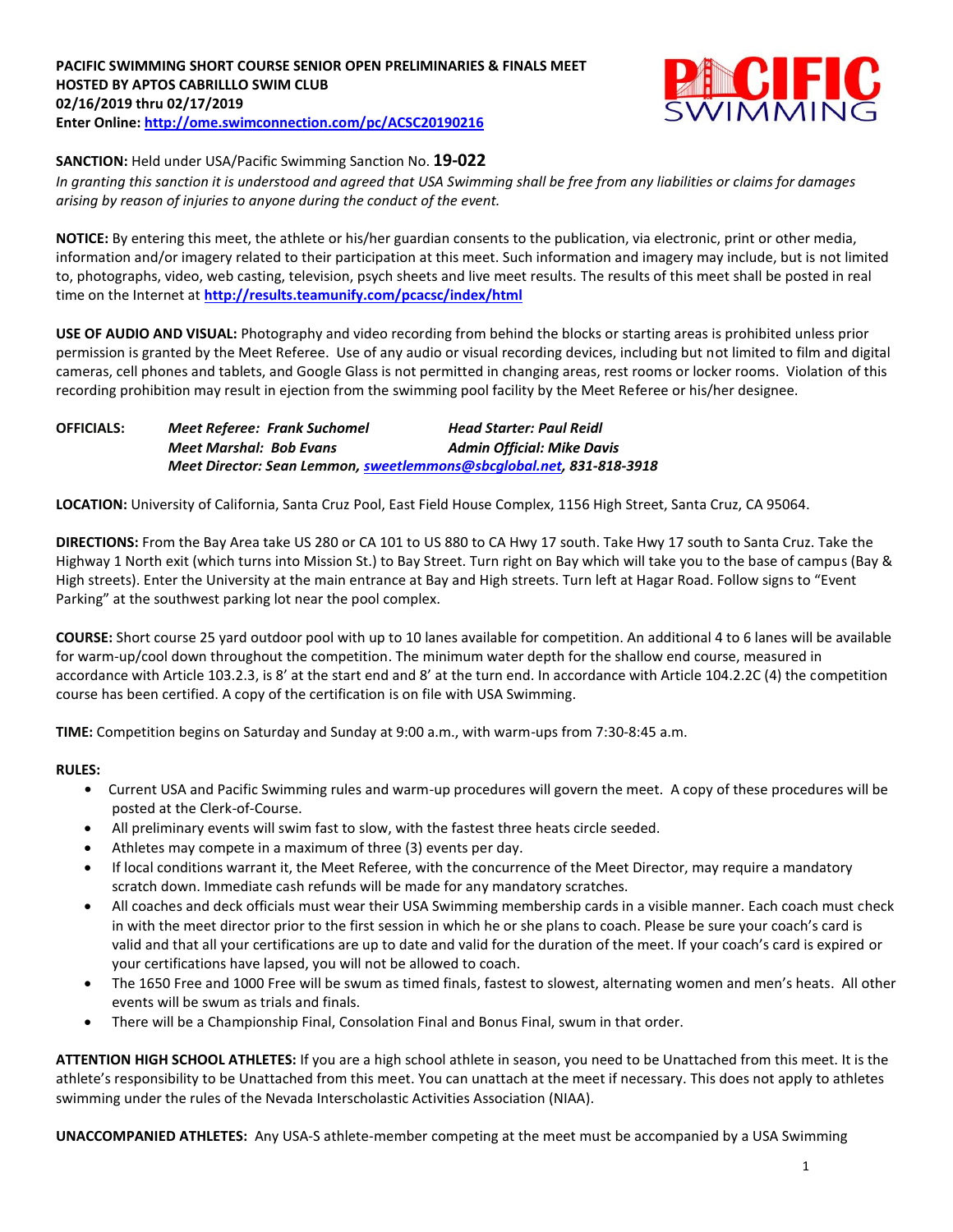member-coach for the purposes of athlete supervision during warm-up, competition and warm-down. If a coach-member of the athlete's USA-S Club does not attend the meet to serve in said supervisory capacity, it is the responsibility of the athlete or the athlete's legal guardian to arrange for supervision by a USA-S member-coach. The Meet Director or Meet Referee may assist the athlete in making arrangements for such supervision; however, it is recommended that such arrangements be made in advance of the meet by the athlete's USA-S Club Member-Coach.

**RACING STARTS:** Athletes shall be certified by a USA-S member-coach as being proficient in performing a racing start, or shall start the race in the water. It is the responsibility of the athlete or the athlete's legal guardian to ensure compliance with this requirement.

## **RESTRICTIONS**:

- Smoking and the use of other tobacco products is prohibited on the pool deck, in the locker rooms, in Spectator seating, on standing areas and in all areas used by athletes, during the meet and during warm-up periods.
- Sale and use of alcoholic beverages is prohibited in all areas of the meet venue.
- No glass containers are allowed in the meet venue.
- Changing into or out of swimsuits other than in locker rooms or other designated areas is prohibited.
- Destructive devices, to include but not limited to, explosive devices and equipment, firearms (open or concealed), blades, knives, mace, stun guns and blunt objects are strictly prohibited in the swimming facility and its surrounding areas. If observed, the Meet Referee or his/her designee may ask that these devices be stored safely away from the public or removed from the facility. Noncompliance may result in the reporting to law enforcement authorities and ejection from the facility. Law enforcement officers (LEO) are exempt per applicable laws.
- Operation of a drone, or any other flying apparatus, is prohibited over the venue (pools, athlete/coach areas, spectator areas and open ceiling locker rooms) any time athletes, coaches, officials and/or spectators are present.
- In accordance with Pacific Swimming Safety standards, absolutely no propane heaters will be allowed on the pool deck or in the fenced pool area regardless of the air temperature. Please do not ask for permission to set up a propane heater on the pool deck. Propane heaters set up outside the fenced pool area are permitted as long as their use and operation are safe. Safety is to be determined in the sole discretion of the meet director (or university personnel).

## **ELIGIBILITY:**

- Athletes must be current members of USA-S and enter their name and registration number on the meet entry card as they are shown on their Registration Card. If this is not done, it may be difficult to match the athlete with the registration and times database. The meet host will check all athlete registrations against the SWIMS database and if not found to be registered, the Meet Director shall accept the registration at the meet (a \$10 surcharge will be added to the regular registration fee). Duplicate registrations will be refunded by mail.
- Athletes under the age of 12 years are not eligible to compete.
- Athletes 13 & Over are eligible to enter this meet. There is no proof of time. Entry times should be the athlete's actual time and not the minimum standard.
- Athletes 12 years of age shall meet the Senior Open time standard as outlined by Pacific Swimming time verification procedures. No refunds shall be given if a time cannot be proven.
- Disabled athletes are welcome to attend this meet and should contact the Meet Director or Meet Referee regarding special accommodations.
- Entries with "NO TIME" will be rejected.

**SEEDING:** Event seeding will be in the following order: conforming short course yards, non-conforming long course meters, and non-conforming short course meters. USA Swimming rules 207.11.7B. See Rules for distance events seeding.

**CHECK-IN:** The meet will be deck seeded. Athletes must check-in at the Clerk-of-Course. No event shall be closed more than 30 minutes before the scheduled start of the session. Close of check‐in for all events shall be no more than 60 minutes before the estimated time of the start of the first heat of the event. Athletes who do not check-in will not be allowed to compete in the event.

**SCRATCH RULE – PRELIMINARIES:** Athletes entered in a Preliminaries & Finals meet that is seeded on the deck that have checked in for that event, shall swim in the event unless they notify the clerk of the course before seeding for that event has begun that they wish to scratch. Failure to swim an event shall result in being barred from the rest of his/her events that day including relays. If the athlete qualified for a final before missing an event they may swim that final.

**SCRATCH RULE – FINALS:** Athletes may scratch or declare their intent to scratch a final event, or multiple final events at the beginning of competition for that day.Any athlete qualifying for any level of finals in an individual event who does not wish to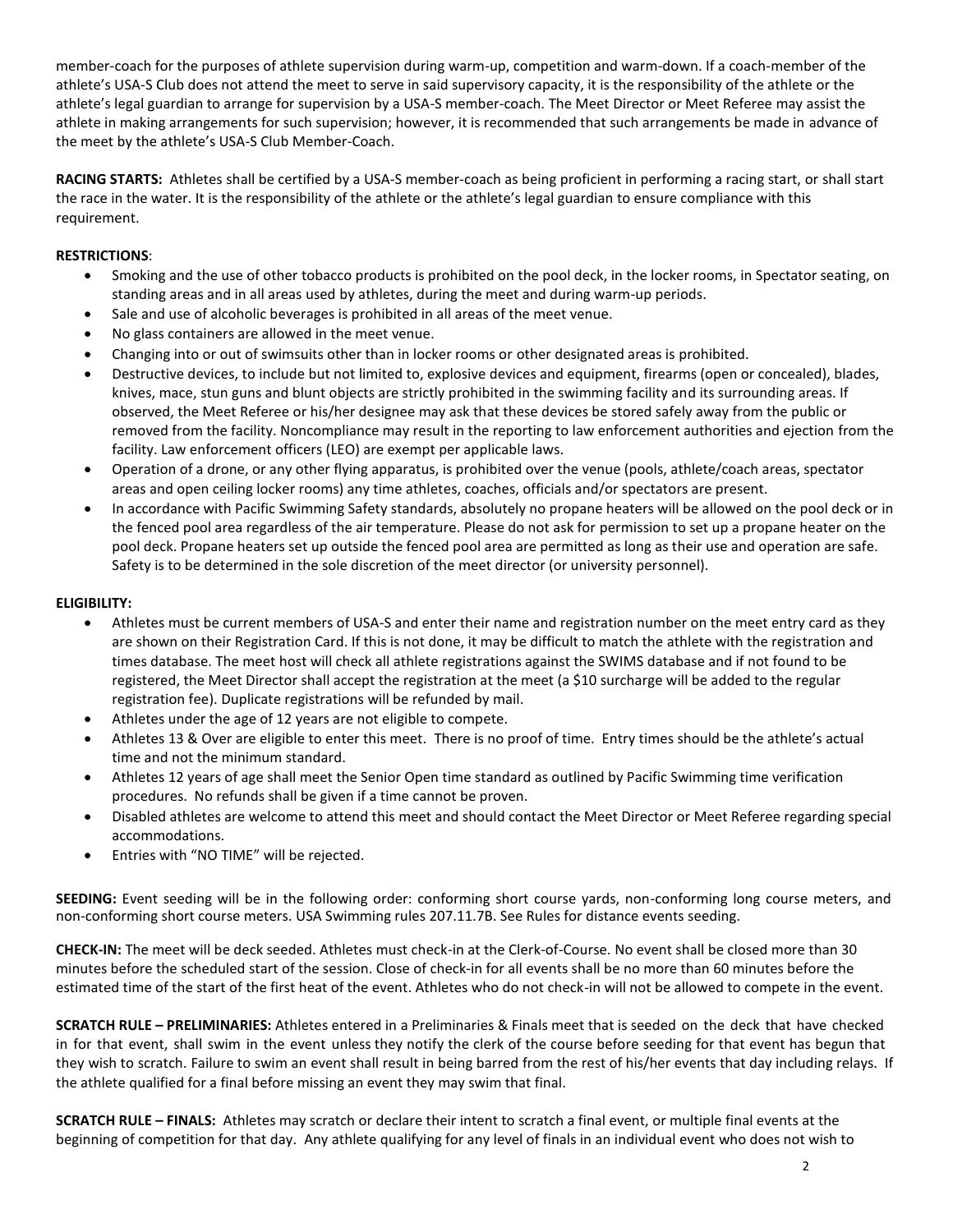compete shall scratch within 30 minutes after the announcement of qualifiers. During this period, qualifiers may also notify the referee that they may not intend to compete in bonus finals, consolation finals or finals. In this case they shall declare their final intention within 30 minutes after the announcement of qualifiers following their last individual preliminary event. In a non-positive check-in Preliminaries & finals meet any athlete qualifying for any level of finals in an individual event who fails to show up in said bonus final, consolation final, or final race prior to calling the alternate shall be barred from further competition for the remainder of the meet. If the No-Show occurs on the last day that the athlete is entered in an individual final event in the meet, and no other individual event penalty is applicable, the athlete shall then be fined \$100.00. The final shall be increased to \$150.00 if after 30 days of receiving the letter of notification the party has not made the payment.

 **Exceptions:** No Penalty shall apply for failure to withdraw or compete in an individual event if: (i) the referee is notified in the event of illness or injury and accepts the proof thereof. (ii) It is determined that the No-Show is caused by circumstances beyond the control of the athlete. (iii) The athlete is an alternate for any level of finals.

**ENTRY FEES:** \$7.50 per individual event plus an \$8.00 per athlete participation fee. Entries will be rejected if payment is not sent at time of request. No late entries will be accepted. No refunds will be made, except mandatory scratch downs.

**ONLINE ENTRIES**: To enter online go to **<http://ome.swimconnection.com/pc/acsc20190216>** to receive an immediate entry confirmation. This method requires payment by credit card. Swim Connection LLC charges a processing fee for this service, equal to \$1 per athlete plus 5% of the total Entry Fees. Please note that the processing fee is a separate fee from the Entry Fees. If you do not wish to pay the processing fee, enter the meet using a mail entry. Entering online is a convenience, is completely voluntary, and is in no way required or expected of an athlete by Pacific Swimming. Online entries will be accepted through Wednesday, February 6th, 2019 or until the meet is full.

**MAILED OR HAND DELIVERED ENTRIES**: Entries must be on the attached consolidated entry form. Forms must be filled out completely and printed clearly with athlete's best time. Entries must be entered using the current Pacific Swimming procedure: and postmarked by midnight, Monday, February 4th, 2019 or hand delivered by 6:30 p.m. Wednesday, February 6th, 2019. Requests for confirmation of receipt of entries should include a self-addressed envelope.

**Make checks payable to:** Aptos Cabrillo Swim Club **Mail entries to:** Sean Lemmon, 202 Sidesaddle Circle, Scotts Valley, CA 95066 **Hand deliver entries to:** Sean Lemmon, 202 Sidesaddle Circle, Scotts Valley, CA 95066

**ADMISSION:** Free.

**HOSPITALITY**: Hospitality available for coaches, officials, timers, and volunteers. Lunches will be provided for coaches and working deck officials. There will be a snack bar.

**MISCELLANEOUS:** Neither the University of California, Santa Cruz nor the Aptos Cabrillo Swim Team will be responsible for any items (EZ-ups, tents, chairs, coolers, towels, clothing, etc.) left at the pool facility or on campus overnight.

| Saturday, 2/16    |                  |               |  | Sunday, 2/17  |                  |               |  |  |
|-------------------|------------------|---------------|--|---------------|------------------|---------------|--|--|
| <b>EVENT</b><br># | <b>EVENT</b>     | <b>EVENT#</b> |  | <b>EVENT#</b> | <b>EVENT</b>     | <b>EVENT#</b> |  |  |
| ᆚ                 | <b>500 FREE</b>  | 2             |  | 15            | 400 I.M.         | 16            |  |  |
| 3                 | 200 I.M.         | 4             |  | 17            | <b>200 FREE</b>  | 18            |  |  |
| 5                 | 100 BACK         | 6             |  | 19            | <b>100 FLY</b>   | 20            |  |  |
|                   | <b>200 FLY</b>   | 8             |  | 21            | 200 BREAST       | 22            |  |  |
| 9                 | 100 BREAST       | 10            |  | 23            | 50 FREE          | 24            |  |  |
| 11                | <b>100 FREE</b>  | 12            |  | 25            | 200 BACK         | 26            |  |  |
| 13                | <b>1650 FREE</b> | 14            |  | 27            | <b>1000 FREE</b> | 28            |  |  |

# **ORDER OF EVENTS**

Events 13-14 and 27-28 shall be swum fastest to slowest alternating women and men There shall be a 10 minute break before the start of these events

Time standards may be found at: **<http://www.pacswim.org/swim-meet-times/standards>**